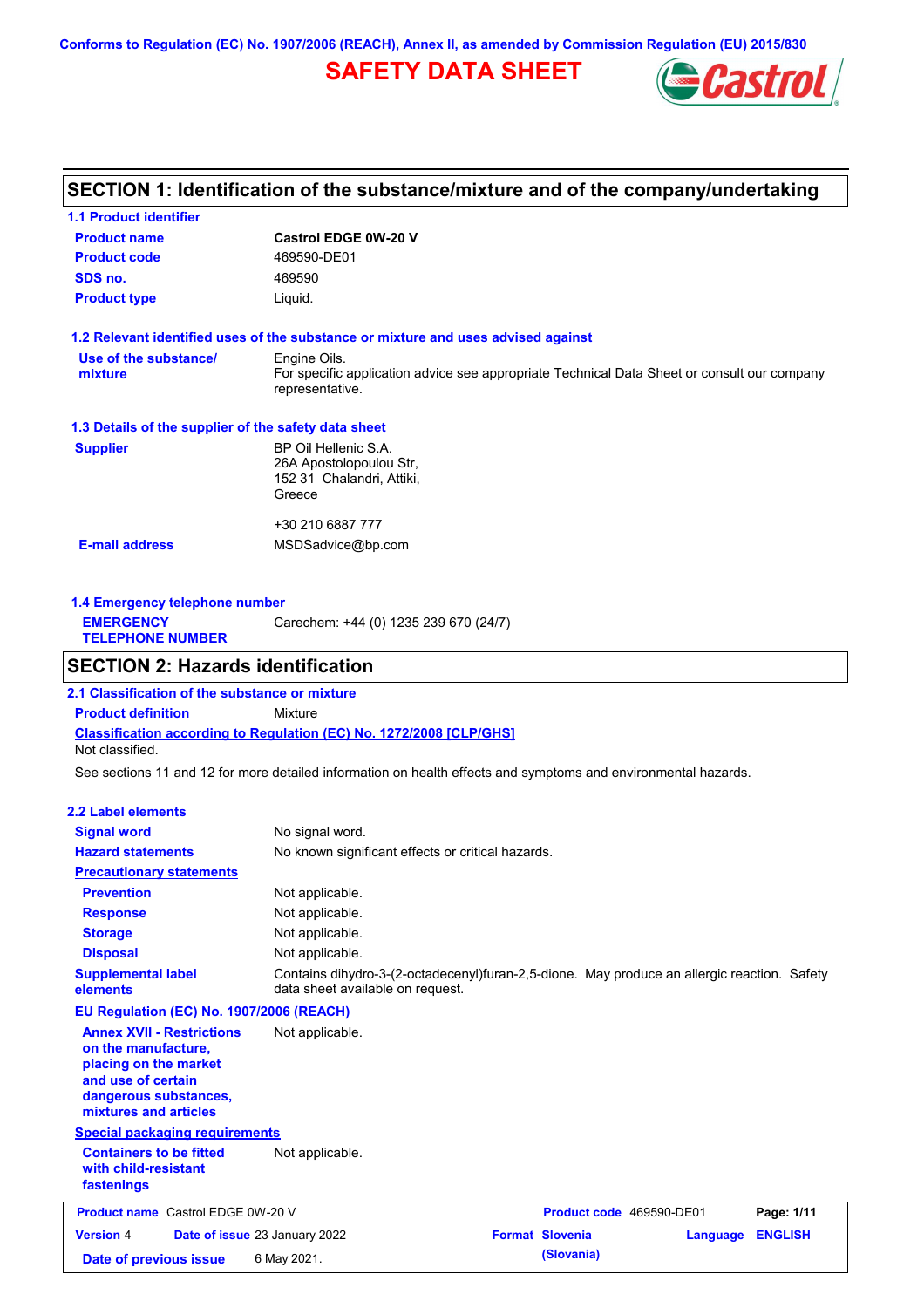# **SECTION 2: Hazards identification**

| <b>Tactile warning of danger</b>                                                                                         | Not applicable.                                                                                                                                                                                                          |
|--------------------------------------------------------------------------------------------------------------------------|--------------------------------------------------------------------------------------------------------------------------------------------------------------------------------------------------------------------------|
| 2.3 Other hazards                                                                                                        |                                                                                                                                                                                                                          |
| <b>Results of PBT and vPvB</b><br>assessment                                                                             | Product does not meet the criteria for PBT or vPvB according to Regulation (EC) No. 1907/2006,<br>Annex XIII.                                                                                                            |
| <b>Product meets the criteria</b><br>for PBT or vPvB according<br>to Regulation (EC) No.<br><b>1907/2006, Annex XIII</b> | This mixture does not contain any substances that are assessed to be a PBT or a vPvB.                                                                                                                                    |
| Other hazards which do<br>not result in classification                                                                   | Defatting to the skin.<br>USED ENGINE OILS<br>Used engine oil may contain hazardous components which have the potential to cause skin<br>cancer.<br>See Toxicological Information, section 11 of this Safety Data Sheet. |

## **SECTION 3: Composition/information on ingredients**

| <b>3.2 Mixtures</b>                                                                    |                                                                                        |             |                                                      |             |
|----------------------------------------------------------------------------------------|----------------------------------------------------------------------------------------|-------------|------------------------------------------------------|-------------|
| <b>Product definition</b>                                                              | Mixture                                                                                |             |                                                      |             |
| Mighly refined base oil (IP 346 DMSO extract < 3%). Proprietary performance additives. |                                                                                        |             |                                                      |             |
| <b>Product/ingredient</b><br>name                                                      | <b>Identifiers</b>                                                                     | $\%$        | <b>Regulation (EC) No.</b><br><b>1272/2008 [CLP]</b> | <b>Type</b> |
| Distillates (petroleum), hydrotreated<br>heavy paraffinic                              | REACH #: 01-2119484627-25<br>$EC: 265-157-1$<br>CAS: 64742-54-7<br>Index: 649-467-00-8 | $≥50 - ≤75$ | Asp. Tox. 1, H304                                    | $[1]$       |
| bis(nonylphenyl)amine                                                                  | REACH #: 01-2119488911-28 ≤3<br>$EC: 253-249-4$<br>CAS: 36878-20-3                     |             | Aquatic Chronic 4, H413                              | $[1]$       |
| dihydro-3-(2-octadecenyl)furan-<br>2.5-dione                                           | REACH #: 01-2120120387-61<br>EC: 266-561-0<br>CAS: 67066-88-0                          | ≤ $0.3$     | Skin Irrit. 2, H315<br>Skin Sens. 1B, H317           | $[1]$       |

**See Section 16 for the full text of the H statements declared above.**

**Type** 

[1] Substance classified with a health or environmental hazard

[2] Substance with a workplace exposure limit

[3] Substance meets the criteria for PBT according to Regulation (EC) No. 1907/2006, Annex XIII

[4] Substance meets the criteria for vPvB according to Regulation (EC) No. 1907/2006, Annex XIII

[5] Substance of equivalent concern

[6] Additional disclosure due to company policy

Occupational exposure limits, if available, are listed in Section 8.

### **SECTION 4: First aid measures**

### **4.1 Description of first aid measures**

| Eye contact                       | In case of contact, immediately flush eyes with plenty of water for at least 15 minutes. Eyelids<br>should be held away from the eyeball to ensure thorough rinsing. Check for and remove any<br>contact lenses. Get medical attention.             |
|-----------------------------------|-----------------------------------------------------------------------------------------------------------------------------------------------------------------------------------------------------------------------------------------------------|
| <b>Skin contact</b>               | Wash skin thoroughly with soap and water or use recognised skin cleanser. Remove<br>contaminated clothing and shoes. Wash clothing before reuse. Clean shoes thoroughly before<br>reuse. Get medical attention if irritation develops.              |
| <b>Inhalation</b>                 | If inhaled, remove to fresh air. In case of inhalation of decomposition products in a fire,<br>symptoms may be delayed. The exposed person may need to be kept under medical<br>surveillance for 48 hours. Get medical attention if symptoms occur. |
| <b>Ingestion</b>                  | Do not induce vomiting unless directed to do so by medical personnel. Get medical attention if<br>symptoms occur.                                                                                                                                   |
| <b>Protection of first-aiders</b> | No action shall be taken involving any personal risk or without suitable training.                                                                                                                                                                  |

### **4.2 Most important symptoms and effects, both acute and delayed**

See Section 11 for more detailed information on health effects and symptoms. **Potential acute health effects**

| <b>Product name</b> Castrol EDGE 0W-20 V |  | <b>Product code</b> 469590-DE01      |                        | Page: 2/11       |  |
|------------------------------------------|--|--------------------------------------|------------------------|------------------|--|
| <b>Version 4</b>                         |  | <b>Date of issue 23 January 2022</b> | <b>Format Slovenia</b> | Language ENGLISH |  |
| Date of previous issue                   |  | 6 May 2021.                          | (Slovania)             |                  |  |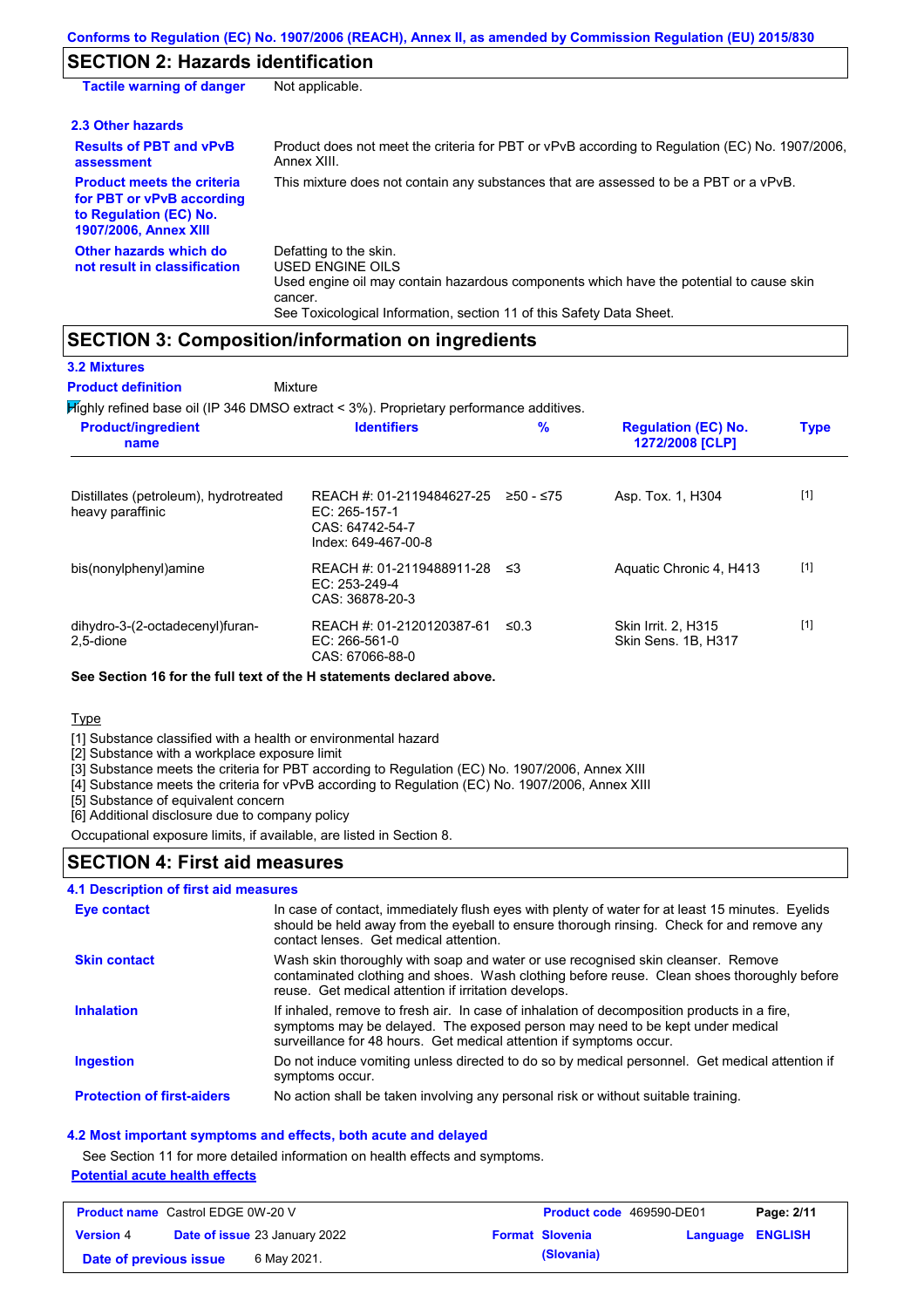# **SECTION 4: First aid measures**

| <b>Inhalation</b>   | Exposure to decomposition products may cause a health hazard. Serious effects may be<br>delayed following exposure. |  |  |  |  |
|---------------------|---------------------------------------------------------------------------------------------------------------------|--|--|--|--|
| <b>Ingestion</b>    | No known significant effects or critical hazards.                                                                   |  |  |  |  |
| <b>Skin contact</b> | Defatting to the skin. May cause skin dryness and irritation.                                                       |  |  |  |  |
| Eye contact         | No known significant effects or critical hazards.                                                                   |  |  |  |  |
|                     | Delayed and immediate effects as well as chronic effects from short and long-term exposure                          |  |  |  |  |
| <b>Inhalation</b>   | Overexposure to the inhalation of airborne droplets or aerosols may cause irritation of the<br>respiratory tract.   |  |  |  |  |
| <b>Ingestion</b>    | Ingestion of large quantities may cause nausea and diarrhoea.                                                       |  |  |  |  |
| <b>Skin contact</b> | Prolonged or repeated contact can defat the skin and lead to irritation and/or dermatitis.                          |  |  |  |  |
| Eye contact         | Potential risk of transient stinging or redness if accidental eye contact occurs.                                   |  |  |  |  |
|                     |                                                                                                                     |  |  |  |  |

### **4.3 Indication of any immediate medical attention and special treatment needed**

| <b>Notes to physician</b> | Treatment should in general be symptomatic and directed to relieving any effects.   |
|---------------------------|-------------------------------------------------------------------------------------|
|                           | In case of inhalation of decomposition products in a fire, symptoms may be delayed. |
|                           | The exposed person may need to be kept under medical surveillance for 48 hours.     |

# **SECTION 5: Firefighting measures**

| 5.1 Extinguishing media                                                                                                                                                                                |                                                                                                                                                                                                                                                                                                                                                                   |  |  |
|--------------------------------------------------------------------------------------------------------------------------------------------------------------------------------------------------------|-------------------------------------------------------------------------------------------------------------------------------------------------------------------------------------------------------------------------------------------------------------------------------------------------------------------------------------------------------------------|--|--|
| <b>Suitable extinguishing</b><br>media                                                                                                                                                                 | In case of fire, use foam, dry chemical or carbon dioxide extinguisher or spray.                                                                                                                                                                                                                                                                                  |  |  |
| <b>Unsuitable extinguishing</b><br>media                                                                                                                                                               | Do not use water jet. The use of a water jet may cause the fire to spread by splashing the<br>burning product.                                                                                                                                                                                                                                                    |  |  |
| 5.2 Special hazards arising from the substance or mixture                                                                                                                                              |                                                                                                                                                                                                                                                                                                                                                                   |  |  |
| <b>Hazards from the</b><br>In a fire or if heated, a pressure increase will occur and the container may burst.<br>substance or mixture                                                                 |                                                                                                                                                                                                                                                                                                                                                                   |  |  |
| Combustion products may include the following:<br><b>Hazardous combustion</b><br>carbon oxides $(CO, CO2)$ (carbon monoxide, carbon dioxide)<br>products<br>nitrogen oxides (NO, NO <sub>2</sub> etc.) |                                                                                                                                                                                                                                                                                                                                                                   |  |  |
| 5.3 Advice for firefighters                                                                                                                                                                            |                                                                                                                                                                                                                                                                                                                                                                   |  |  |
| <b>Special precautions for</b><br>fire-fighters                                                                                                                                                        | No action shall be taken involving any personal risk or without suitable training. Promptly<br>isolate the scene by removing all persons from the vicinity of the incident if there is a fire.                                                                                                                                                                    |  |  |
| <b>Special protective</b><br>equipment for fire-fighters                                                                                                                                               | Fire-fighters should wear appropriate protective equipment and self-contained breathing<br>apparatus (SCBA) with a full face-piece operated in positive pressure mode. Clothing for fire-<br>fighters (including helmets, protective boots and gloves) conforming to European standard EN<br>469 will provide a basic level of protection for chemical incidents. |  |  |

### **SECTION 6: Accidental release measures**

|                                                          | 6.1 Personal precautions, protective equipment and emergency procedures                                                                                                                                                                                                                                                                                                                        |                                                                                                                                                                                                 |            |  |
|----------------------------------------------------------|------------------------------------------------------------------------------------------------------------------------------------------------------------------------------------------------------------------------------------------------------------------------------------------------------------------------------------------------------------------------------------------------|-------------------------------------------------------------------------------------------------------------------------------------------------------------------------------------------------|------------|--|
| For non-emergency<br>personnel                           | No action shall be taken involving any personal risk or without suitable training. Evacuate<br>surrounding areas. Keep unnecessary and unprotected personnel from entering. Do not touch<br>or walk through spilt material. Floors may be slippery; use care to avoid falling. Put on<br>appropriate personal protective equipment.                                                            |                                                                                                                                                                                                 |            |  |
| For emergency responders                                 | If specialised clothing is required to deal with the spillage, take note of any information in<br>Section 8 on suitable and unsuitable materials. See also the information in "For non-<br>emergency personnel".                                                                                                                                                                               |                                                                                                                                                                                                 |            |  |
| <b>6.2 Environmental</b><br>precautions                  | waterways, soil or air).                                                                                                                                                                                                                                                                                                                                                                       | Avoid dispersal of spilt material and runoff and contact with soil, waterways, drains and sewers.<br>Inform the relevant authorities if the product has caused environmental pollution (sewers, |            |  |
| 6.3 Methods and material for containment and cleaning up |                                                                                                                                                                                                                                                                                                                                                                                                |                                                                                                                                                                                                 |            |  |
| <b>Small spill</b>                                       | Stop leak if without risk. Move containers from spill area. Absorb with an inert material and<br>place in an appropriate waste disposal container. Dispose of via a licensed waste disposal<br>contractor.                                                                                                                                                                                     |                                                                                                                                                                                                 |            |  |
| <b>Large spill</b>                                       | Stop leak if without risk. Move containers from spill area. Prevent entry into sewers, water<br>courses, basements or confined areas. Contain and collect spillage with non-combustible,<br>absorbent material e.g. sand, earth, vermiculite or diatomaceous earth and place in container<br>for disposal according to local regulations. Dispose of via a licensed waste disposal contractor. |                                                                                                                                                                                                 |            |  |
| <b>Product name</b> Castrol EDGE 0W-20 V                 |                                                                                                                                                                                                                                                                                                                                                                                                | Product code 469590-DE01                                                                                                                                                                        | Page: 3/11 |  |

| <b>Version 4</b>       | <b>Date of issue 23 January 2022</b> | <b>Format Slovenia</b> | <b>Language ENGLISH</b> |  |
|------------------------|--------------------------------------|------------------------|-------------------------|--|
| Date of previous issue | 6 May 2021.                          | (Slovania)             |                         |  |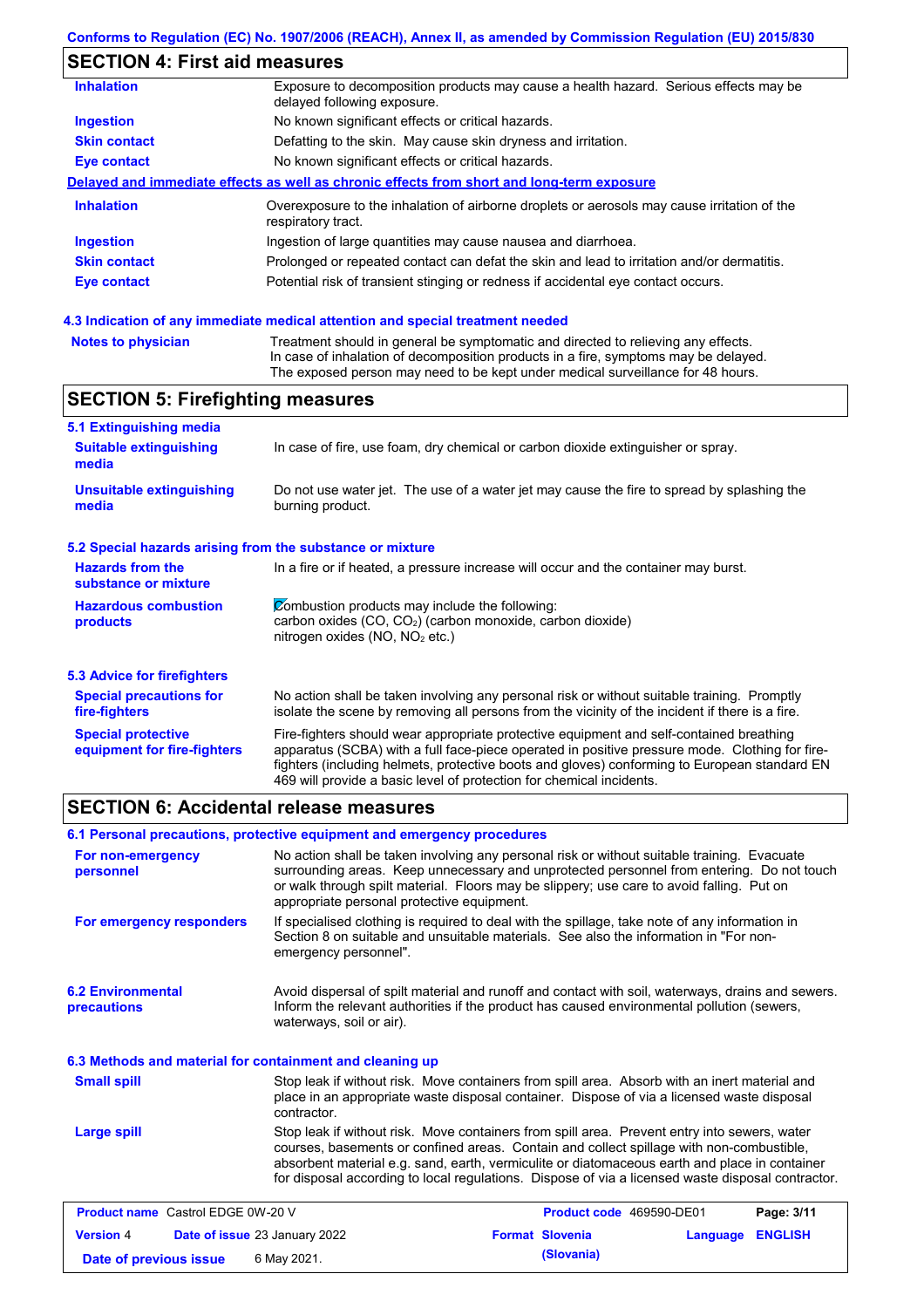### **SECTION 6: Accidental release measures**

| 6.4 Reference to other<br><b>sections</b> | See Section 1 for emergency contact information.<br>See Section 5 for firefighting measures.<br>See Section 8 for information on appropriate personal protective equipment.<br>See Section 12 for environmental precautions. |
|-------------------------------------------|------------------------------------------------------------------------------------------------------------------------------------------------------------------------------------------------------------------------------|
|                                           | See Section 13 for additional waste treatment information.                                                                                                                                                                   |

### **SECTION 7: Handling and storage**

### **7.1 Precautions for safe handling**

| <b>Protective measures</b>                                                           | Put on appropriate personal protective equipment.                                                                                                                                                                                                                                                                                                                                                                                                                                        |  |  |  |  |  |
|--------------------------------------------------------------------------------------|------------------------------------------------------------------------------------------------------------------------------------------------------------------------------------------------------------------------------------------------------------------------------------------------------------------------------------------------------------------------------------------------------------------------------------------------------------------------------------------|--|--|--|--|--|
| <b>Advice on general</b><br>occupational hygiene                                     | Eating, drinking and smoking should be prohibited in areas where this material is handled,<br>stored and processed. Wash thoroughly after handling. Remove contaminated clothing and<br>protective equipment before entering eating areas. See also Section 8 for additional<br>information on hygiene measures.                                                                                                                                                                         |  |  |  |  |  |
| <b>7.2 Conditions for safe</b><br>storage, including any<br><i>incompatibilities</i> | Store in accordance with local requiations. Store in a dry, cool and well-ventilated area, away<br>from incompatible materials (see Section 10). Keep away from heat and direct sunlight. Keep<br>container tightly closed and sealed until ready for use. Containers that have been opened must<br>be carefully resealed and kept upright to prevent leakage. Store and use only in equipment/<br>containers designed for use with this product. Do not store in unlabelled containers. |  |  |  |  |  |
| <b>Not suitable</b>                                                                  | Prolonged exposure to elevated temperature                                                                                                                                                                                                                                                                                                                                                                                                                                               |  |  |  |  |  |
| 7.3 Specific end use(s)                                                              |                                                                                                                                                                                                                                                                                                                                                                                                                                                                                          |  |  |  |  |  |

**Recommendations**

See section 1.2 and Exposure scenarios in annex, if applicable.

### **SECTION 8: Exposure controls/personal protection**

### **8.1 Control parameters**

**Occupational exposure limits** No exposure limit value known.

Whilst specific OELs for certain components may be shown in this section, other components may be present in any mist, vapour or dust produced. Therefore, the specific OELs may not be applicable to the product as a whole and are provided for guidance only.

**Recommended monitoring procedures** If this product contains ingredients with exposure limits, personal, workplace atmosphere or biological monitoring may be required to determine the effectiveness of the ventilation or other control measures and/or the necessity to use respiratory protective equipment. Reference should be made to monitoring standards, such as the following: European Standard EN 689 (Workplace atmospheres - Guidance for the assessment of exposure by inhalation to chemical agents for comparison with limit values and measurement strategy) European Standard EN 14042 (Workplace atmospheres - Guide for the application and use of procedures for the assessment of exposure to chemical and biological agents) European Standard EN 482 (Workplace atmospheres - General requirements for the performance of procedures for the measurement of chemical agents) Reference to national guidance documents for methods for the determination of hazardous substances will also be required.

#### **Derived No Effect Level**

No DNELs/DMELs available.

### **Predicted No Effect Concentration**

No PNECs available

### **8.2 Exposure controls**

| <b>Appropriate engineering</b><br><b>controls</b> | Provide exhaust ventilation or other engineering controls to keep the relevant airborne<br>concentrations below their respective occupational exposure limits.<br>All activities involving chemicals should be assessed for their risks to health, to ensure<br>exposures are adequately controlled. Personal protective equipment should only be considered<br>after other forms of control measures (e.g. engineering controls) have been suitably evaluated.<br>Personal protective equipment should conform to appropriate standards, be suitable for use, be<br>kept in good condition and properly maintained.<br>Your supplier of personal protective equipment should be consulted for advice on selection and<br>appropriate standards. For further information contact your national organisation for standards.<br>The final choice of protective equipment will depend upon a risk assessment. It is important to<br>ensure that all items of personal protective equipment are compatible. |
|---------------------------------------------------|---------------------------------------------------------------------------------------------------------------------------------------------------------------------------------------------------------------------------------------------------------------------------------------------------------------------------------------------------------------------------------------------------------------------------------------------------------------------------------------------------------------------------------------------------------------------------------------------------------------------------------------------------------------------------------------------------------------------------------------------------------------------------------------------------------------------------------------------------------------------------------------------------------------------------------------------------------------------------------------------------------|
| <b>Individual protection measures</b>             |                                                                                                                                                                                                                                                                                                                                                                                                                                                                                                                                                                                                                                                                                                                                                                                                                                                                                                                                                                                                         |
| <b>Hygiene measures</b>                           | Wash hands, forearms and face thoroughly after handling chemical products, before eating,<br>smoking and using the lavatory and at the end of the working period. Ensure that eyewash<br>stations and safety showers are close to the workstation location.                                                                                                                                                                                                                                                                                                                                                                                                                                                                                                                                                                                                                                                                                                                                             |
| <b>Product name</b> Castrol EDGE 0W-20 V          | P <sub>2</sub> na: A/11<br><b>Product code</b> 469590-DE01                                                                                                                                                                                                                                                                                                                                                                                                                                                                                                                                                                                                                                                                                                                                                                                                                                                                                                                                              |

| <b>Product name</b> Castrol EDGE 0W-20 V |                               |  |                        | <b>Product code</b> 469590-DE01 | Page: 4/11 |
|------------------------------------------|-------------------------------|--|------------------------|---------------------------------|------------|
| <b>Version 4</b>                         | Date of issue 23 January 2022 |  | <b>Format Slovenia</b> | Language ENGLISH                |            |
| Date of previous issue                   | 6 May 2021.                   |  | (Slovania)             |                                 |            |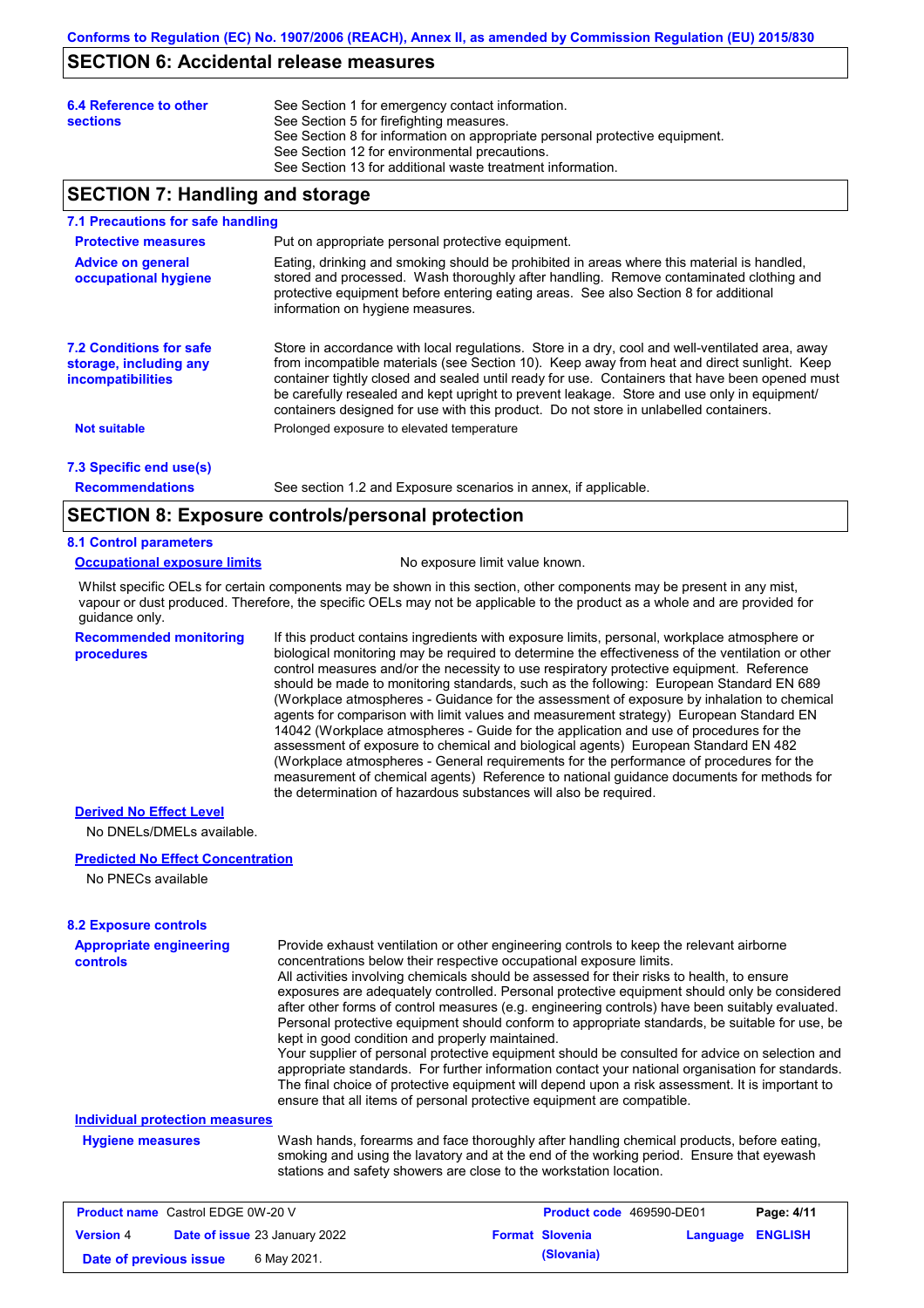# **SECTION 8: Exposure controls/personal protection**

| <b>Respiratory protection</b>                        | In case of insufficient ventilation, wear suitable respiratory equipment.<br>The correct choice of respiratory protection depends upon the chemicals being handled, the<br>conditions of work and use, and the condition of the respiratory equipment. Safety procedures<br>should be developed for each intended application. Respiratory protection equipment should                                                                                                                                                                                                                                                                            |
|------------------------------------------------------|---------------------------------------------------------------------------------------------------------------------------------------------------------------------------------------------------------------------------------------------------------------------------------------------------------------------------------------------------------------------------------------------------------------------------------------------------------------------------------------------------------------------------------------------------------------------------------------------------------------------------------------------------|
|                                                      | therefore be chosen in consultation with the supplier/manufacturer and with a full assessment<br>of the working conditions.                                                                                                                                                                                                                                                                                                                                                                                                                                                                                                                       |
| <b>Eye/face protection</b><br><b>Skin protection</b> | Safety glasses with side shields.                                                                                                                                                                                                                                                                                                                                                                                                                                                                                                                                                                                                                 |
| <b>Hand protection</b>                               | <b>General Information:</b>                                                                                                                                                                                                                                                                                                                                                                                                                                                                                                                                                                                                                       |
|                                                      | Because specific work environments and material handling practices vary, safety procedures<br>should be developed for each intended application. The correct choice of protective gloves<br>depends upon the chemicals being handled, and the conditions of work and use. Most gloves<br>provide protection for only a limited time before they must be discarded and replaced (even the<br>best chemically resistant gloves will break down after repeated chemical exposures).                                                                                                                                                                  |
|                                                      | Gloves should be chosen in consultation with the supplier / manufacturer and taking account of<br>a full assessment of the working conditions.                                                                                                                                                                                                                                                                                                                                                                                                                                                                                                    |
|                                                      | Recommended: Nitrile gloves.<br><b>Breakthrough time:</b>                                                                                                                                                                                                                                                                                                                                                                                                                                                                                                                                                                                         |
|                                                      | Breakthrough time data are generated by glove manufacturers under laboratory test conditions<br>and represent how long a glove can be expected to provide effective permeation resistance. It<br>is important when following breakthrough time recommendations that actual workplace<br>conditions are taken into account. Always consult with your glove supplier for up-to-date<br>technical information on breakthrough times for the recommended glove type.<br>Our recommendations on the selection of gloves are as follows:                                                                                                                |
|                                                      | Continuous contact:                                                                                                                                                                                                                                                                                                                                                                                                                                                                                                                                                                                                                               |
|                                                      | Gloves with a minimum breakthrough time of 240 minutes, or >480 minutes if suitable gloves<br>can be obtained.<br>If suitable gloves are not available to offer that level of protection, gloves with shorter<br>breakthrough times may be acceptable as long as appropriate glove maintenance and<br>replacement regimes are determined and adhered to.                                                                                                                                                                                                                                                                                          |
|                                                      | Short-term / splash protection:                                                                                                                                                                                                                                                                                                                                                                                                                                                                                                                                                                                                                   |
|                                                      | Recommended breakthrough times as above.<br>It is recognised that for short-term, transient exposures, gloves with shorter breakthrough times<br>may commonly be used. Therefore, appropriate maintenance and replacement regimes must<br>be determined and rigorously followed.                                                                                                                                                                                                                                                                                                                                                                  |
|                                                      | <b>Glove Thickness:</b>                                                                                                                                                                                                                                                                                                                                                                                                                                                                                                                                                                                                                           |
|                                                      | For general applications, we recommend gloves with a thickness typically greater than 0.35 mm.                                                                                                                                                                                                                                                                                                                                                                                                                                                                                                                                                    |
|                                                      | It should be emphasised that glove thickness is not necessarily a good predictor of glove<br>resistance to a specific chemical, as the permeation efficiency of the glove will be dependent<br>on the exact composition of the glove material. Therefore, glove selection should also be based<br>on consideration of the task requirements and knowledge of breakthrough times.<br>Glove thickness may also vary depending on the glove manufacturer, the glove type and the<br>glove model. Therefore, the manufacturers' technical data should always be taken into account<br>to ensure selection of the most appropriate glove for the task. |
|                                                      | Note: Depending on the activity being conducted, gloves of varying thickness may be required<br>for specific tasks. For example:                                                                                                                                                                                                                                                                                                                                                                                                                                                                                                                  |
|                                                      | • Thinner gloves (down to 0.1 mm or less) may be required where a high degree of manual<br>dexterity is needed. However, these gloves are only likely to give short duration protection and<br>would normally be just for single use applications, then disposed of.                                                                                                                                                                                                                                                                                                                                                                              |
|                                                      |                                                                                                                                                                                                                                                                                                                                                                                                                                                                                                                                                                                                                                                   |

| <b>Product name</b> Castrol EDGE 0W-20 V |                                      | <b>Product code</b> 469590-DE01 |          | Page: 5/11     |
|------------------------------------------|--------------------------------------|---------------------------------|----------|----------------|
| <b>Version 4</b>                         | <b>Date of issue 23 January 2022</b> | <b>Format Slovenia</b>          | Language | <b>ENGLISH</b> |
| Date of previous issue                   | 6 May 2021.                          | (Slovania)                      |          |                |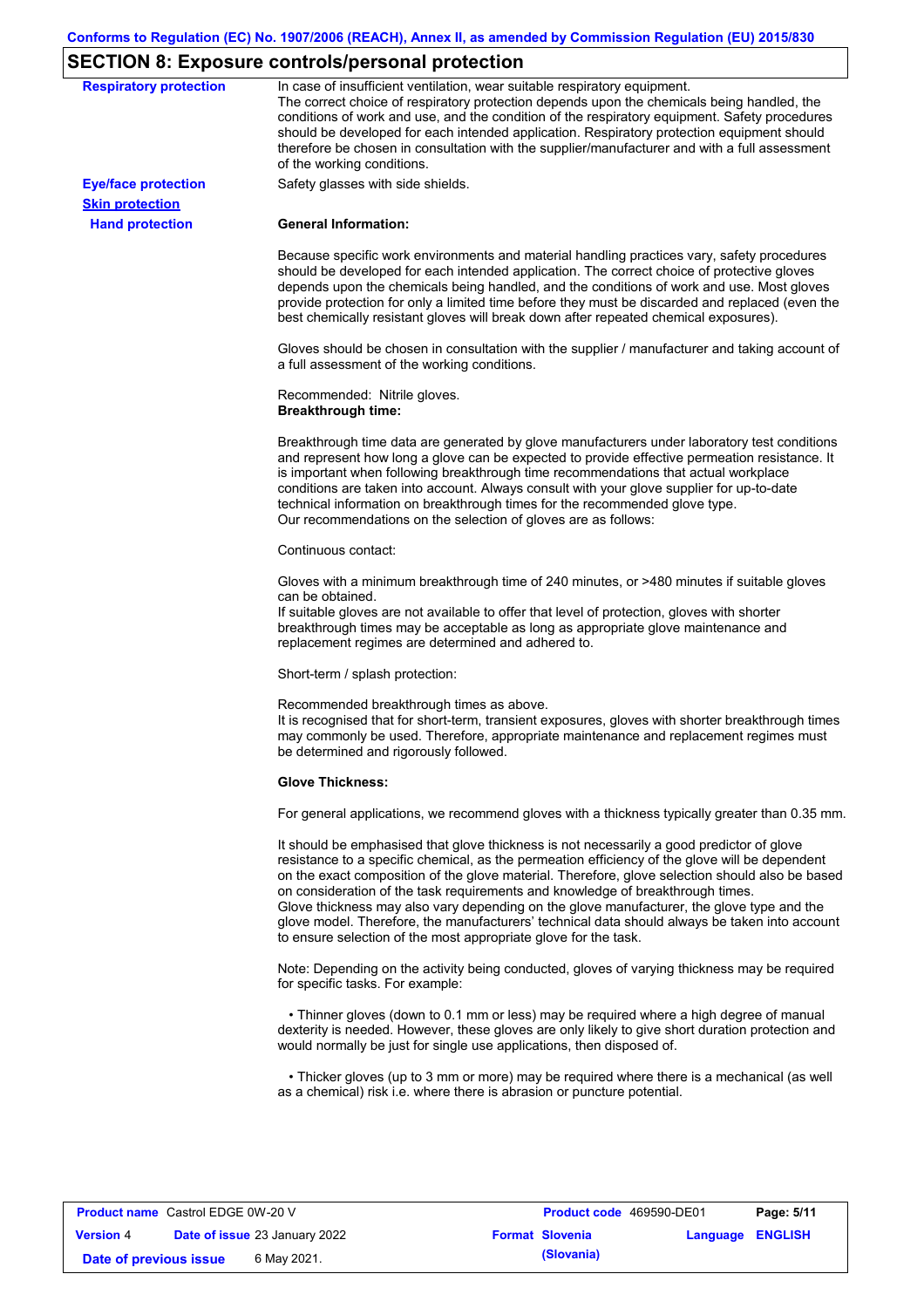# **SECTION 8: Exposure controls/personal protection**

| <b>Skin and body</b>                             | Use of protective clothing is good industrial practice.<br>Personal protective equipment for the body should be selected based on the task being<br>performed and the risks involved and should be approved by a specialist before handling this<br>product.<br>Cotton or polyester/cotton overalls will only provide protection against light superficial<br>contamination that will not soak through to the skin. Overalls should be laundered on a regular<br>basis. When the risk of skin exposure is high (e.g. when cleaning up spillages or if there is a<br>risk of splashing) then chemical resistant aprons and/or impervious chemical suits and boots<br>will be required. |
|--------------------------------------------------|---------------------------------------------------------------------------------------------------------------------------------------------------------------------------------------------------------------------------------------------------------------------------------------------------------------------------------------------------------------------------------------------------------------------------------------------------------------------------------------------------------------------------------------------------------------------------------------------------------------------------------------------------------------------------------------|
| <b>Refer to standards:</b>                       | Respiratory protection: EN 529<br>Gloves: EN 420, EN 374<br>Eye protection: EN 166<br>Filtering half-mask: EN 149<br>Filtering half-mask with valve: EN 405<br>Half-mask: EN 140 plus filter<br>Full-face mask: EN 136 plus filter<br>Particulate filters: EN 143<br>Gas/combined filters: EN 14387                                                                                                                                                                                                                                                                                                                                                                                   |
| <b>Environmental exposure</b><br><b>controls</b> | Emissions from ventilation or work process equipment should be checked to ensure they<br>comply with the requirements of environmental protection legislation. In some cases, fume<br>scrubbers, filters or engineering modifications to the process equipment will be necessary to<br>reduce emissions to acceptable levels.                                                                                                                                                                                                                                                                                                                                                         |

# **SECTION 9: Physical and chemical properties**

The conditions of measurement of all properties are at standard temperature and pressure unless otherwise indicated.

### **9.1 Information on basic physical and chemical properties**

| <b>Appearance</b>                                      |                                              |
|--------------------------------------------------------|----------------------------------------------|
| <b>Physical state</b>                                  | Liquid.                                      |
| <b>Colour</b>                                          | Amber.                                       |
| <b>Odour</b>                                           | Not available.                               |
| <b>Odour threshold</b>                                 | Not available.                               |
| pH                                                     | Not applicable.                              |
| <b>Melting point/freezing point</b>                    | Not available.                               |
| Initial boiling point and boiling<br>range             | Not available.                               |
| <b>Pour point</b>                                      | -45 °C                                       |
| <b>Flash point</b>                                     | Closed cup: >185°C (>365°F) [Pensky-Martens] |
| <b>Evaporation rate</b>                                | Not available.                               |
| <b>Flammability (solid, gas)</b>                       | Not available.                               |
| <b>Upper/lower flammability or</b><br>explosive limits | Not available.                               |
| <b>Vapour pressure</b>                                 | Not available.                               |
|                                                        | Vapour Pressure at 20°C                      |
|                                                        | $\blacksquare$                               |

|                                                   |                                                                 |           | Vapour Pressure at 20°C |                                 |          | Vapour pressure at 50°C |                         |  |
|---------------------------------------------------|-----------------------------------------------------------------|-----------|-------------------------|---------------------------------|----------|-------------------------|-------------------------|--|
|                                                   | <b>Ingredient name</b>                                          | mm Hg kPa |                         | <b>Method</b>                   | mm<br>Hg | kPa                     | <b>Method</b>           |  |
|                                                   | Distillates (petroleum),<br>hydrotreated heavy<br>paraffinic    | < 0.08    | < 0.011                 | <b>ASTM D 5191</b>              |          |                         |                         |  |
|                                                   | Distillates (petroleum),<br>hydrotreated heavy<br>paraffinic    | < 0.08    | < 0.011                 | <b>ASTM D 5191</b>              |          |                         |                         |  |
|                                                   | Distillates (petroleum),<br>solvent-dewaxed<br>heavy paraffinic | < 0.08    | < 0.011                 | <b>ASTM D 5191</b>              |          |                         |                         |  |
|                                                   | bis(nonylphenyl)amine                                           | < 0.01    | < 0.0013                | EU A.4                          | 0        | 10                      | EU A.4                  |  |
| <b>Vapour density</b>                             | Not available.                                                  |           |                         |                                 |          |                         |                         |  |
| <b>Relative density</b>                           | Not available.                                                  |           |                         |                                 |          |                         |                         |  |
| <b>Density</b>                                    | <1000 kg/m <sup>3</sup> (<1 g/cm <sup>3</sup> ) at 15°C         |           |                         |                                 |          |                         |                         |  |
| Solubility(ies)                                   | insoluble in water.                                             |           |                         |                                 |          |                         |                         |  |
| <b>Partition coefficient: n-octanol/</b><br>water | Mot applicable.                                                 |           |                         |                                 |          |                         |                         |  |
| <b>Product name</b> Castrol EDGE 0W-20 V          |                                                                 |           |                         | <b>Product code</b> 469590-DE01 |          |                         | P <sub>2</sub> na: 6/1' |  |

| <b>Product name</b> Castrol EDGE 0W-20 V |                                      | Product code 469590-DE01 |                         | Page: 6/11 |
|------------------------------------------|--------------------------------------|--------------------------|-------------------------|------------|
| <b>Version 4</b>                         | <b>Date of issue 23 January 2022</b> | <b>Format Slovenia</b>   | <b>Language ENGLISH</b> |            |
| Date of previous issue                   | 6 May 2021.                          | (Slovania)               |                         |            |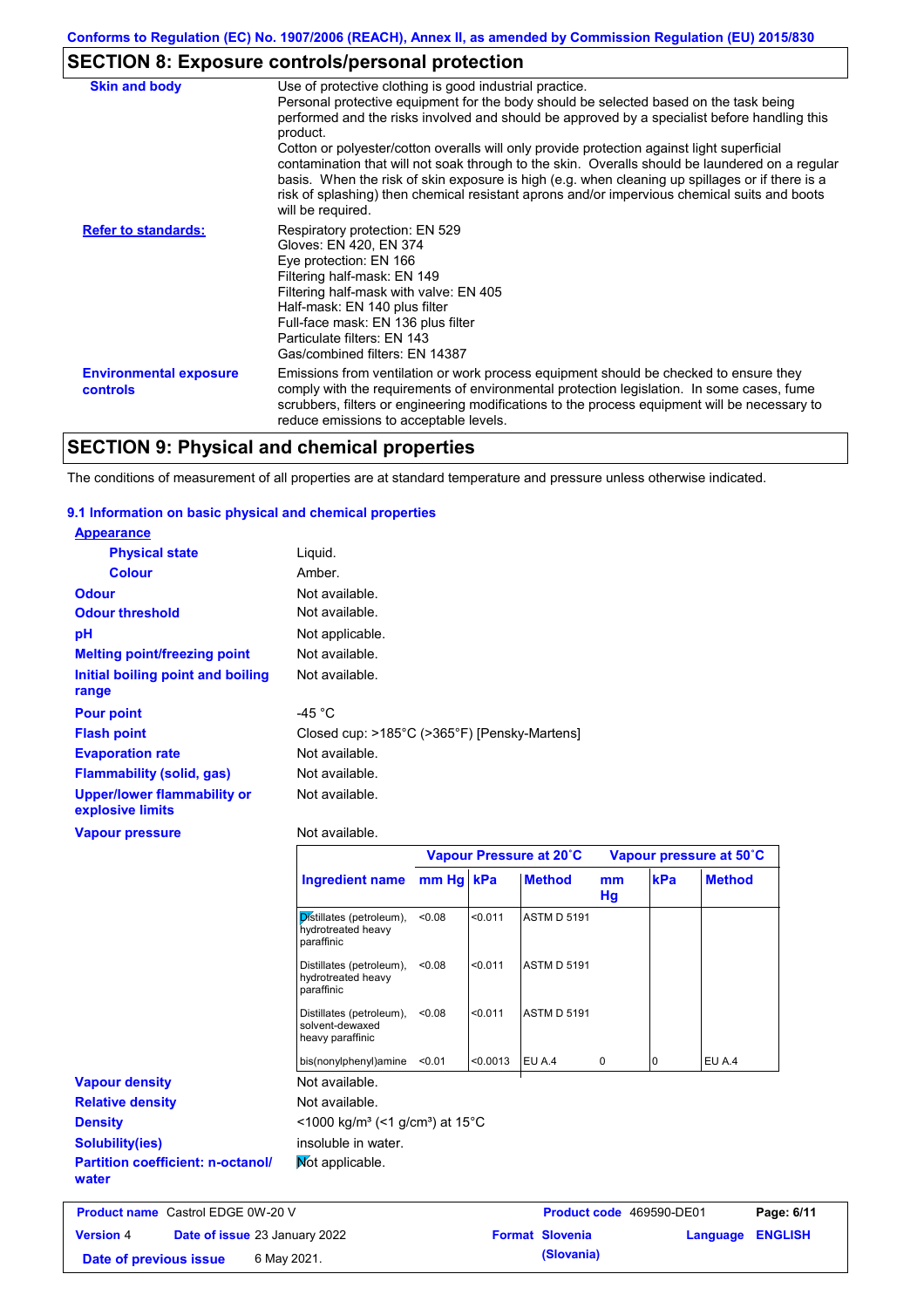# **SECTION 9: Physical and chemical properties**

| <b>Auto-ignition temperature</b>                | <b>Ingredient name</b>                                                                                                                                                  | °C  | °F  | <b>Method</b>  |  |
|-------------------------------------------------|-------------------------------------------------------------------------------------------------------------------------------------------------------------------------|-----|-----|----------------|--|
|                                                 | bis(nonylphenyl)amine                                                                                                                                                   | 440 | 824 | <b>EU A.15</b> |  |
| <b>Decomposition temperature</b>                | Not available.                                                                                                                                                          |     |     |                |  |
| <b>Viscosity</b>                                | Kinematic: 47.4 mm <sup>2</sup> /s (47.4 cSt) at 40 $^{\circ}$ C<br>Kinematic: 8.9 to 9.3 mm <sup>2</sup> /s (8.9 to 9.3 cSt) at $100^{\circ}$ C                        |     |     |                |  |
| <b>Explosive properties</b>                     | Not available.                                                                                                                                                          |     |     |                |  |
| <b>Oxidising properties</b>                     | Not available.                                                                                                                                                          |     |     |                |  |
| <b>Particle characteristics</b>                 |                                                                                                                                                                         |     |     |                |  |
| <b>Median particle size</b>                     | Mot applicable.                                                                                                                                                         |     |     |                |  |
| 9.2 Other information                           |                                                                                                                                                                         |     |     |                |  |
| No additional information.                      |                                                                                                                                                                         |     |     |                |  |
| <b>SECTION 10: Stability and reactivity</b>     |                                                                                                                                                                         |     |     |                |  |
| <b>10.1 Reactivity</b>                          | No specific test data available for this product. Refer to Conditions to avoid and Incompatible<br>materials for additional information.                                |     |     |                |  |
| <b>10.2 Chemical stability</b>                  | The product is stable.                                                                                                                                                  |     |     |                |  |
| 10.3 Possibility of<br>hazardous reactions      | Under normal conditions of storage and use, hazardous reactions will not occur.<br>Under normal conditions of storage and use, hazardous polymerisation will not occur. |     |     |                |  |
| <b>10.4 Conditions to avoid</b>                 | Avoid all possible sources of ignition (spark or flame).                                                                                                                |     |     |                |  |
| 10.5 Incompatible materials                     | Reactive or incompatible with the following materials: oxidising materials.                                                                                             |     |     |                |  |
| <b>10.6 Hazardous</b><br>decomposition products | Under normal conditions of storage and use, hazardous decomposition products should not be<br>produced.                                                                 |     |     |                |  |

# **SECTION 11: Toxicological information**

| 11.1 Information on toxicological effects          |                                                                                                                     |
|----------------------------------------------------|---------------------------------------------------------------------------------------------------------------------|
| <b>Acute toxicity estimates</b>                    |                                                                                                                     |
| Not available.                                     |                                                                                                                     |
| <b>Information on likely</b><br>routes of exposure | Routes of entry anticipated: Dermal, Inhalation.                                                                    |
| <b>Potential acute health effects</b>              |                                                                                                                     |
| <b>Inhalation</b>                                  | Exposure to decomposition products may cause a health hazard. Serious effects may be<br>delayed following exposure. |
| <b>Ingestion</b>                                   | No known significant effects or critical hazards.                                                                   |
| <b>Skin contact</b>                                | Defatting to the skin. May cause skin dryness and irritation.                                                       |
| Eye contact                                        | No known significant effects or critical hazards.                                                                   |
|                                                    | Symptoms related to the physical, chemical and toxicological characteristics                                        |
| <b>Inhalation</b>                                  | No specific data.                                                                                                   |
| <b>Ingestion</b>                                   | No specific data.                                                                                                   |
| <b>Skin contact</b>                                | Adverse symptoms may include the following:<br>irritation<br>dryness<br>cracking                                    |
| <b>Eye contact</b>                                 | No specific data.                                                                                                   |
|                                                    | Delayed and immediate effects as well as chronic effects from short and long-term exposure                          |
| <b>Inhalation</b>                                  | Overexposure to the inhalation of airborne droplets or aerosols may cause irritation of the<br>respiratory tract.   |
| <b>Ingestion</b>                                   | Ingestion of large quantities may cause nausea and diarrhoea.                                                       |
| <b>Skin contact</b>                                | Prolonged or repeated contact can defat the skin and lead to irritation and/or dermatitis.                          |
| <b>Eye contact</b>                                 | Potential risk of transient stinging or redness if accidental eye contact occurs.                                   |
| <b>Potential chronic health effects</b>            |                                                                                                                     |
|                                                    |                                                                                                                     |

| <b>Product name</b> Castrol EDGE 0W-20 V |  |                                      | <b>Product code</b> 469590-DE01 |                        | Page: 7/11       |  |
|------------------------------------------|--|--------------------------------------|---------------------------------|------------------------|------------------|--|
| <b>Version 4</b>                         |  | <b>Date of issue 23 January 2022</b> |                                 | <b>Format Slovenia</b> | Language ENGLISH |  |
| Date of previous issue                   |  | 6 May 2021.                          |                                 | (Slovania)             |                  |  |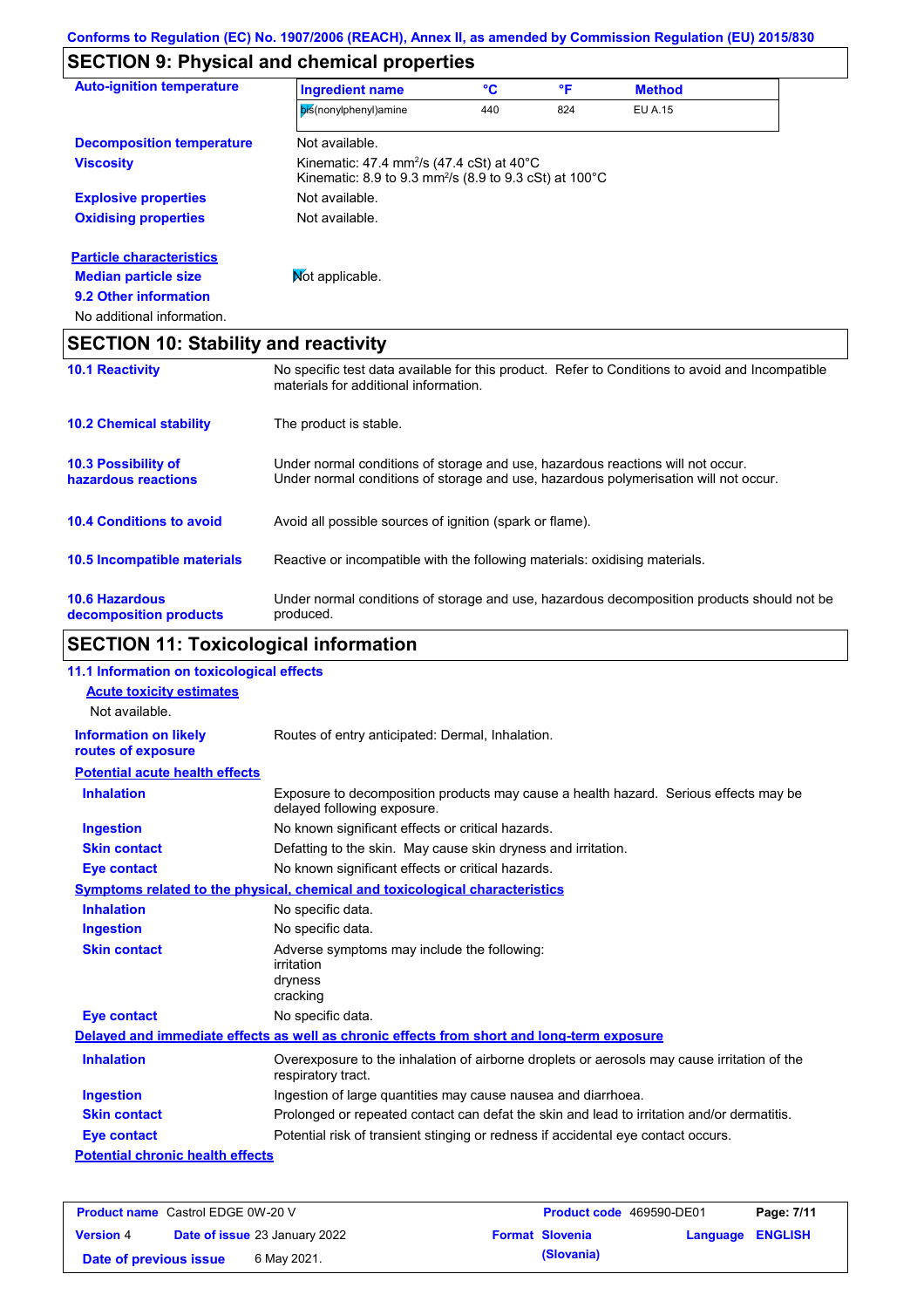# **SECTION 11: Toxicological information**

| <b>General</b>               | USED ENGINE OILS<br>Combustion products resulting from the operation of internal combustion engines contaminate<br>engine oils during use. Used engine oil may contain hazardous components which have the<br>potential to cause skin cancer. Frequent or prolonged contact with all types and makes of used<br>engine oil must therefore be avoided and a high standard of personal hygiene maintained. |
|------------------------------|----------------------------------------------------------------------------------------------------------------------------------------------------------------------------------------------------------------------------------------------------------------------------------------------------------------------------------------------------------------------------------------------------------|
| <b>Carcinogenicity</b>       | No known significant effects or critical hazards.                                                                                                                                                                                                                                                                                                                                                        |
| <b>Mutagenicity</b>          | No known significant effects or critical hazards.                                                                                                                                                                                                                                                                                                                                                        |
| <b>Developmental effects</b> | No known significant effects or critical hazards.                                                                                                                                                                                                                                                                                                                                                        |
| <b>Fertility effects</b>     | No known significant effects or critical hazards.                                                                                                                                                                                                                                                                                                                                                        |

# **SECTION 12: Ecological information**

### **12.1 Toxicity**

**Environmental hazards** Not classified as dangerous

### **12.2 Persistence and degradability**

Expected to be biodegradable.

### **12.3 Bioaccumulative potential**

This product is not expected to bioaccumulate through food chains in the environment.

| <b>12.4 Mobility in soil</b>                                  |                                                                      |
|---------------------------------------------------------------|----------------------------------------------------------------------|
| <b>Soil/water partition</b><br>coefficient (K <sub>oc</sub> ) | Not available.                                                       |
| <b>Mobility</b>                                               | Spillages may penetrate the soil causing ground water contamination. |

### **12.5 Results of PBT and vPvB assessment**

Product does not meet the criteria for PBT or vPvB according to Regulation (EC) No. 1907/2006, Annex XIII.

### **12.6 Other adverse effects**

**Other ecological information**

Spills may form a film on water surfaces causing physical damage to organisms. Oxygen transfer could also be impaired.

### **SECTION 13: Disposal considerations**

### **13.1 Waste treatment methods**

**Methods of disposal**

### **Product**

Where possible, arrange for product to be recycled. Dispose of via an authorised person/ licensed waste disposal contractor in accordance with local regulations.

### **Hazardous waste** Yes.

| European waste catalogue (EWC) |  |
|--------------------------------|--|
|--------------------------------|--|

| Waste code | <b>Waste designation</b>                                         |
|------------|------------------------------------------------------------------|
| 13 02 05*  | Imineral-based non-chlorinated engine, gear and lubricating oils |
|            |                                                                  |

However, deviation from the intended use and/or the presence of any potential contaminants may require an alternative waste disposal code to be assigned by the end user.

| <b>Packaging</b>           |                                                                                                                                                                                                                                         |
|----------------------------|-----------------------------------------------------------------------------------------------------------------------------------------------------------------------------------------------------------------------------------------|
| <b>Methods of disposal</b> | Where possible, arrange for product to be recycled. Dispose of via an authorised person/<br>licensed waste disposal contractor in accordance with local regulations.                                                                    |
| <b>Special precautions</b> | This material and its container must be disposed of in a safe way. Empty containers or liners<br>may retain some product residues. Avoid dispersal of spilt material and runoff and contact with<br>soil, waterways, drains and sewers. |
| Slovenia - Hazardous waste | This product is classified as dangerous according to Slovenian waste treatment rules [Ur.l. RS,<br>No. 45/2000 as amended and adapted].                                                                                                 |
| <b>References</b>          | Commission 2014/955/EU<br>Directive 2008/98/EC                                                                                                                                                                                          |

| <b>Product name</b> Castrol EDGE 0W-20 V |  |                                      | <b>Product code</b> 469590-DE01 |                        | Page: 8/11              |  |
|------------------------------------------|--|--------------------------------------|---------------------------------|------------------------|-------------------------|--|
| <b>Version 4</b>                         |  | <b>Date of issue 23 January 2022</b> |                                 | <b>Format Slovenia</b> | <b>Language ENGLISH</b> |  |
| Date of previous issue                   |  | 6 May 2021.                          |                                 | (Slovania)             |                         |  |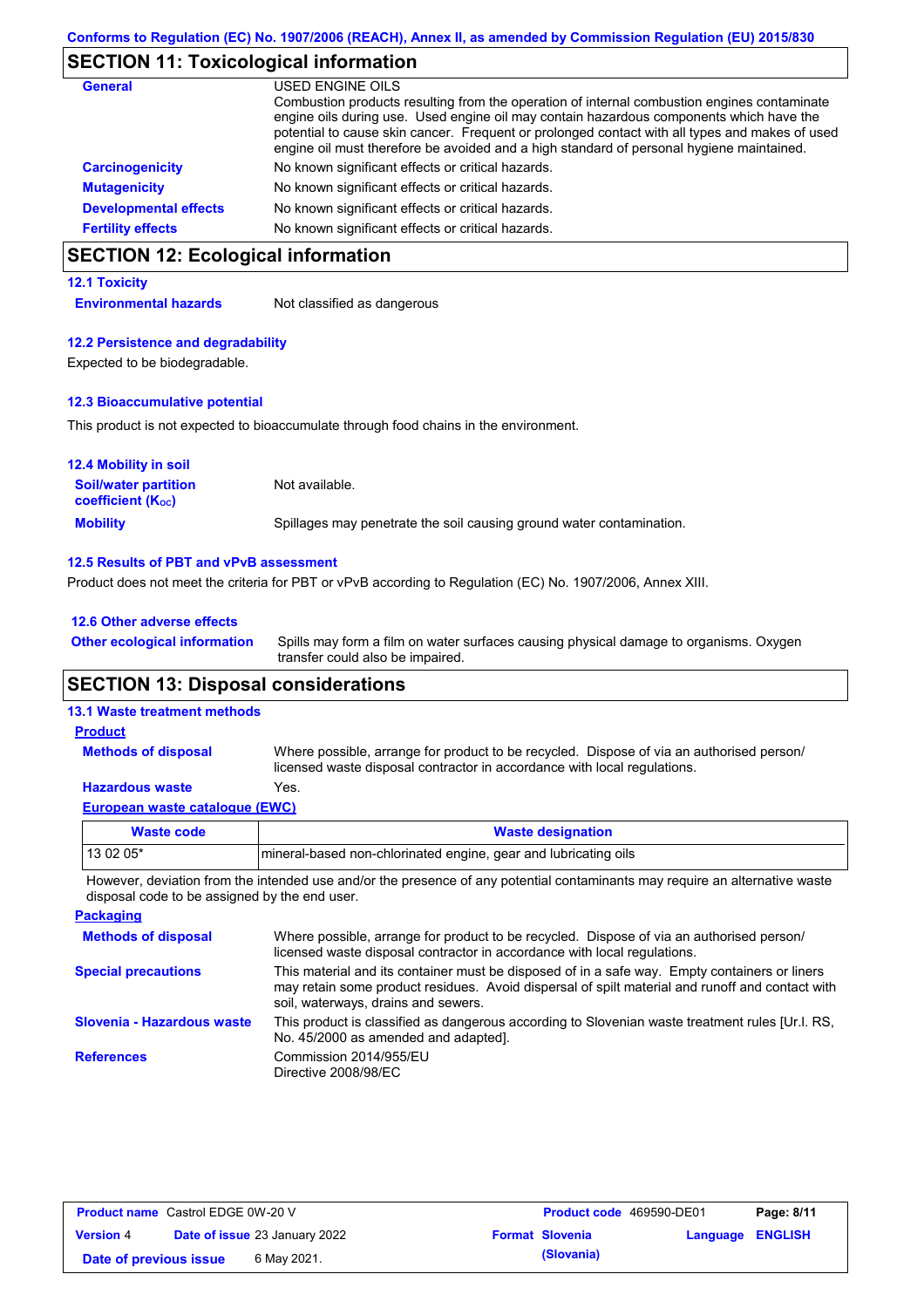#### - - - - - - - - - Not regulated. Not regulated. Not regulated. - - - **SECTION 14: Transport information ADR/RID IMDG IATA 14.1 UN number 14.2 UN proper shipping name 14.3 Transport hazard class(es) 14.4 Packing group ADN Additional information 14.5 Environmental hazards** No. 1980 | No. 1980 | No. 1980 | No. 1980 | No. 1980 | No. 1980 | No. 1980 | No. 1980 | No. 1980 | No. 1980 | Not regulated. - -<br>No. - -

**14.6 Special precautions for user** Not available.

### **14.7 Transport in bulk according to IMO instruments**

Not available.

**Version** 4

### **SECTION 15: Regulatory information**

**Other regulations REACH Status** The company, as identified in Section 1, sells this product in the EU in compliance with the current requirements of REACH. **15.1 Safety, health and environmental regulations/legislation specific for the substance or mixture EU Regulation (EC) No. 1907/2006 (REACH) Annex XIV - List of substances subject to authorisation Substances of very high concern** None of the components are listed. At least one component is not listed. All components are listed or exempted. At least one component is not listed. At least one component is not listed. All components are active or exempted. All components are listed or exempted. At least one component is not listed. **United States inventory (TSCA 8b) Australia inventory (AIIC) Canada inventory China inventory (IECSC) Japan inventory (CSCL) Korea inventory (KECI) Philippines inventory (PICCS) Taiwan Chemical Substances Inventory (TCSI)** All components are listed or exempted. **Ozone depleting substances (1005/2009/EU)** Not listed. **Prior Informed Consent (PIC) (649/2012/EU)** None of the components are listed. **Annex XIV EU Regulation (EC) No. 1907/2006 (REACH) Annex XVII - Restrictions on the manufacture, placing on the market and use of certain dangerous substances, mixtures and articles** Not applicable. **Product name** Castrol EDGE 0W-20 V **Product code** 469590-DE01 **Page: 9/11** 

**Date of issue** 23 January 2022 **Format Slovenia Language ENGLISH Date of previous issue** 6 May 2021.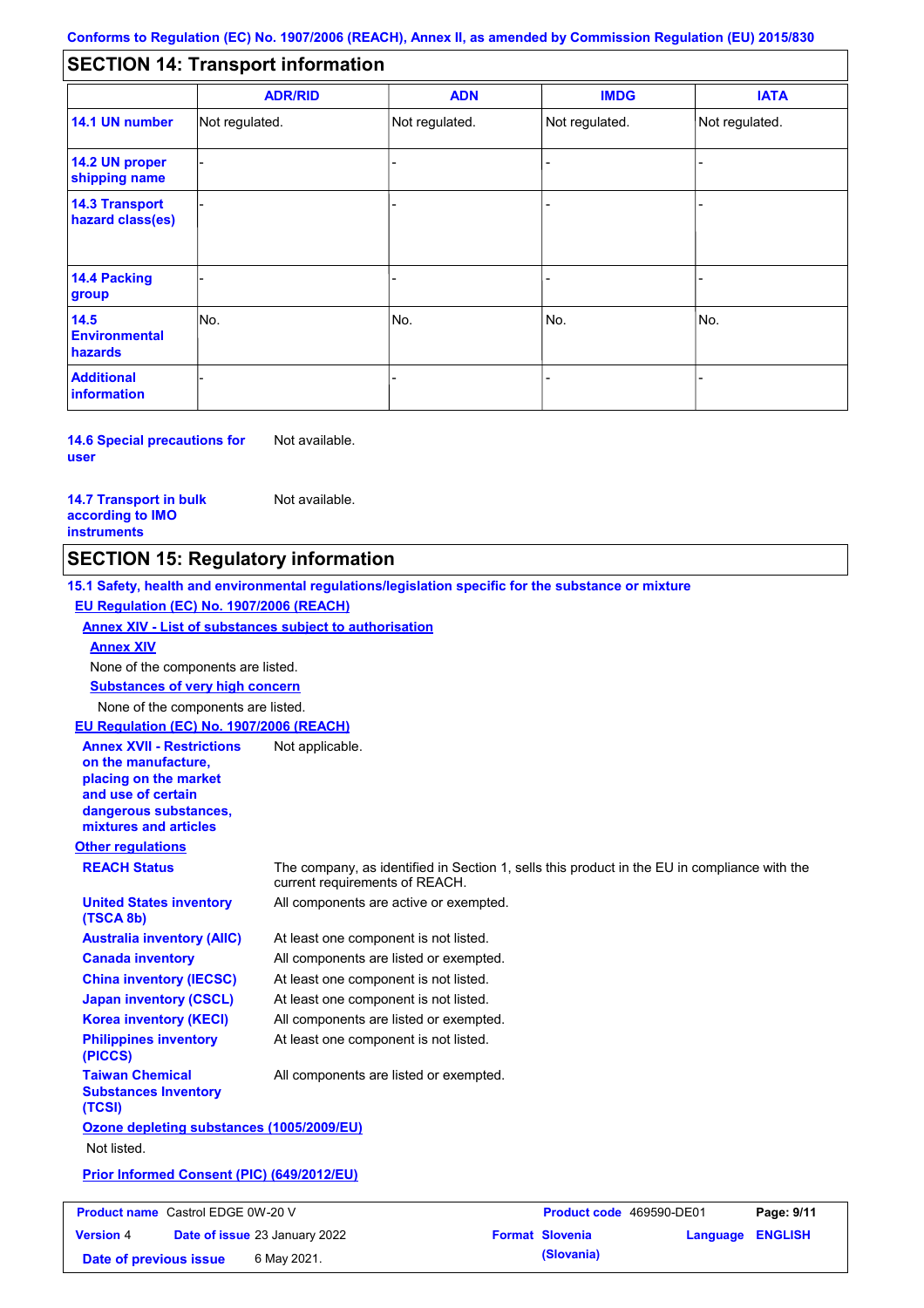# **SECTION 15: Regulatory information**

Not listed.

**Persistent Organic Pollutants** Not listed.

### **EU - Water framework directive - Priority substances**

None of the components are listed.

### **Seveso Directive**

This product is not controlled under the Seveso Directive.

| <b>15.2 Chemical safety</b> | A Chemical Safety Assessment has been carried out for one or more of the substances within  |
|-----------------------------|---------------------------------------------------------------------------------------------|
| assessment                  | this mixture. A Chemical Safety Assessment has not been carried out for the mixture itself. |

# **SECTION 16: Other information**

| <b>Abbreviations and acronyms</b> | ADN = European Provisions concerning the International Carriage of Dangerous Goods by    |
|-----------------------------------|------------------------------------------------------------------------------------------|
|                                   | Inland Waterway                                                                          |
|                                   | ADR = The European Agreement concerning the International Carriage of Dangerous Goods by |
|                                   | Road                                                                                     |
|                                   | ATE = Acute Toxicity Estimate                                                            |
|                                   | BCF = Bioconcentration Factor                                                            |
|                                   | CAS = Chemical Abstracts Service                                                         |
|                                   | CLP = Classification, Labelling and Packaging Regulation [Regulation (EC) No. 1272/2008] |
|                                   | <b>CSA = Chemical Safety Assessment</b>                                                  |
|                                   | CSR = Chemical Safety Report                                                             |
|                                   | <b>DMEL = Derived Minimal Effect Level</b>                                               |
|                                   | DNEL = Derived No Effect Level                                                           |
|                                   | EINECS = European Inventory of Existing Commercial chemical Substances                   |
|                                   | ES = Exposure Scenario                                                                   |
|                                   | EUH statement = CLP-specific Hazard statement                                            |
|                                   | EWC = European Waste Catalogue                                                           |
|                                   | GHS = Globally Harmonized System of Classification and Labelling of Chemicals            |
|                                   | IATA = International Air Transport Association                                           |
|                                   | IBC = Intermediate Bulk Container                                                        |
|                                   | IMDG = International Maritime Dangerous Goods                                            |
|                                   | LogPow = logarithm of the octanol/water partition coefficient                            |
|                                   | MARPOL = International Convention for the Prevention of Pollution From Ships, 1973 as    |
|                                   | modified by the Protocol of 1978. ("Marpol" = marine pollution)                          |
|                                   | OECD = Organisation for Economic Co-operation and Development                            |
|                                   | PBT = Persistent, Bioaccumulative and Toxic                                              |
|                                   | PNEC = Predicted No Effect Concentration                                                 |
|                                   | REACH = Registration, Evaluation, Authorisation and Restriction of Chemicals Regulation  |
|                                   | [Regulation (EC) No. 1907/2006]                                                          |
|                                   | RID = The Regulations concerning the International Carriage of Dangerous Goods by Rail   |
|                                   | RRN = REACH Registration Number                                                          |
|                                   | SADT = Self-Accelerating Decomposition Temperature                                       |
|                                   | SVHC = Substances of Very High Concern                                                   |
|                                   | STOT-RE = Specific Target Organ Toxicity - Repeated Exposure                             |
|                                   | STOT-SE = Specific Target Organ Toxicity - Single Exposure                               |
|                                   | $TWA = Time$ weighted average                                                            |
|                                   | $UN = United Nations$                                                                    |
|                                   | UVCB = Complex hydrocarbon substance                                                     |
|                                   | VOC = Volatile Organic Compound                                                          |
|                                   | vPvB = Very Persistent and Very Bioaccumulative                                          |
|                                   | Varies = may contain one or more of the following 64741-88-4 / RRN 01-2119488706-23,     |
|                                   | 64741-89-5 / RRN 01-2119487067-30, 64741-95-3 / RRN 01-2119487081-40, 64741-96-4/ RRN    |
|                                   | 01-2119483621-38, 64742-01-4 / RRN 01-2119488707-21, 64742-44-5 / RRN                    |
|                                   | 01-2119985177-24, 64742-45-6, 64742-52-5 / RRN 01-2119467170-45, 64742-53-6 / RRN        |
|                                   | 01-2119480375-34, 64742-54-7 / RRN 01-2119484627-25, 64742-55-8 / RRN                    |
|                                   | 01-2119487077-29, 64742-56-9 / RRN 01-2119480132-48, 64742-57-0 / RRN                    |
|                                   | 01-2119489287-22, 64742-58-1, 64742-62-7 / RRN 01-2119480472-38, 64742-63-8,             |
|                                   | 64742-65-0 / RRN 01-2119471299-27, 64742-70-7 / RRN 01-2119487080-42, 72623-85-9 /       |
|                                   | RRN 01-2119555262-43, 72623-86-0 / RRN 01-2119474878-16, 72623-87-1 / RRN                |
|                                   | 01-2119474889-13                                                                         |

### **Procedure used to derive the classification according to Regulation (EC) No. 1272/2008 [CLP/GHS]**

| <b>Classification</b>                             |                                          | <b>Justification</b>     |                         |             |  |
|---------------------------------------------------|------------------------------------------|--------------------------|-------------------------|-------------|--|
| Not classified.                                   |                                          |                          |                         |             |  |
|                                                   | <b>Product name</b> Castrol EDGE 0W-20 V | Product code 469590-DE01 |                         | Page: 10/11 |  |
| Date of issue 23 January 2022<br><b>Version 4</b> |                                          | <b>Format Slovenia</b>   | <b>Language ENGLISH</b> |             |  |
|                                                   | 6 May 2021.<br>Date of previous issue    | (Slovania)               |                         |             |  |